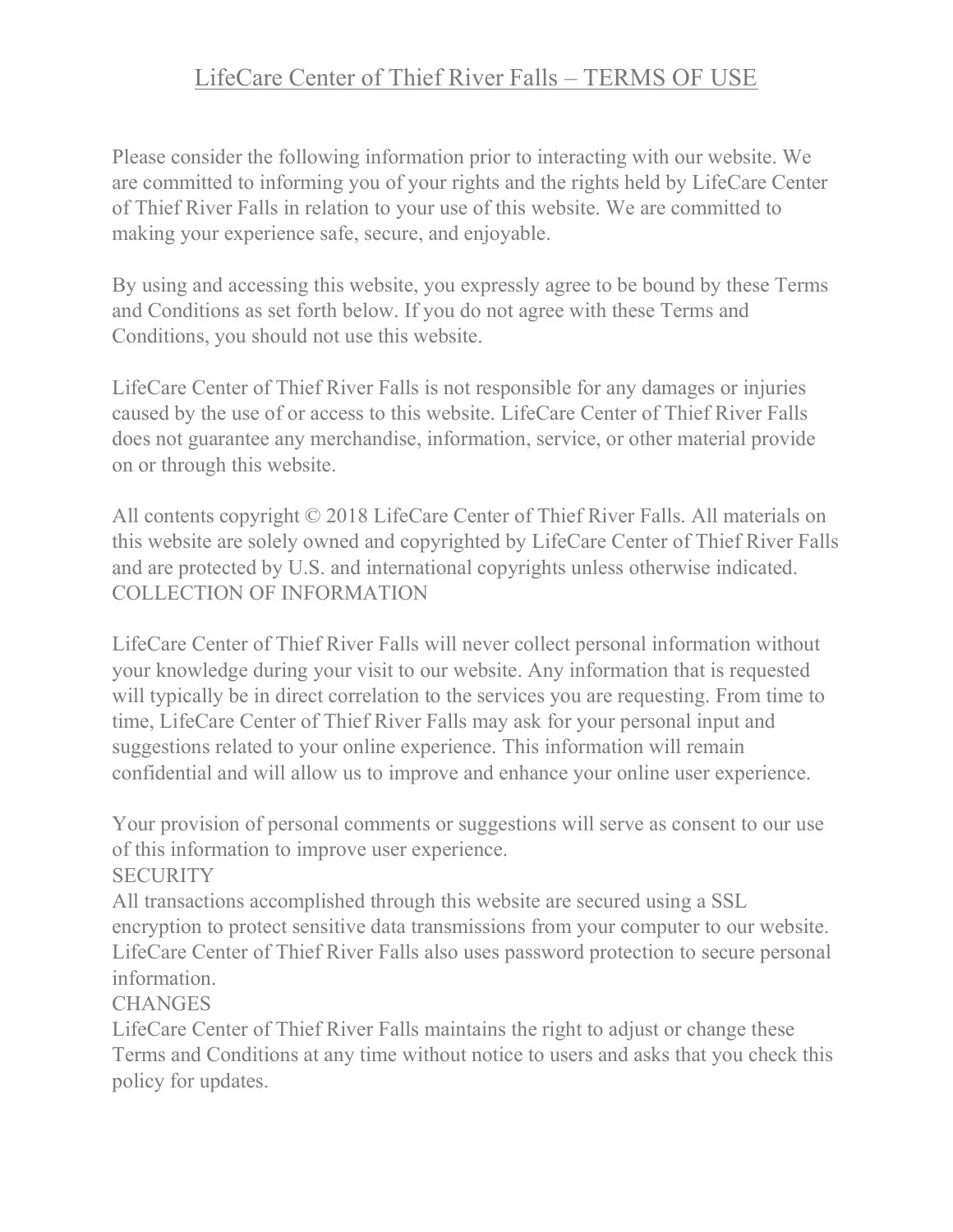## LINKS

From time to time, LifeCare Center of Thief River Falls may provide links to other websites maintained by individuals or organizations outside of LifeCare Center of Thief River Falls. These links are not an endorsement of these external websites or the values or opinions expressed therein. LifeCare Center of Thief River Falls does not control or guarantee such websites and expressly disclaims any representations or warranties, implied or express, regarding such websites' accuracy or appropriateness. Should you visit these external websites, you will be under the terms of service and privacy policy maintained by the sites/owners of such external websites. COPYRIGHT

All information and materials contained within the LifeCare Center of Thief River Falls website are the copyrighted property of LifeCare Center of Thief River Falls unless otherwise indicated. All trademarks, service marks, and trade names are the property of LifeCare Center of Thief River Falls. Unless otherwise noted on the material or documents, no material or documents from our website may be copied, reproduced, republished, uploaded, posted, transmitted, or distributed in any way, with the exception of five (5) copies downloaded to your computer for personal use or for centers that wish to use affiliated resources for operational or educational purposes. In order to use LifeCare Center of Thief River Falls documents, you must maintain original content and copyright marks. Before using LifeCare Center of Thief River Falls documents and resources, please obtain written permission from LifeCare Center of Thief River Falls, unless you are using the documents or material for internal operational or educational purposes. You are prohibited from adding, deleting, distorting, or misrepresenting any content provided by LifeCare Center of Thief River Falls. Any attempts to modify any material featured on our website or to defeat or circumvent our security features is also prohibited. Any manuals, materials, documents or portions thereof that are purchased from LifeCare Center of Thief River Falls' online bookstore may not be copied, reproduced or resold without the express authorization of LifeCare Center of Thief River Falls. By using and accessing this website, you agree to abide by the restrictions set forth in this "copyright" section of these Terms and Conditions.

### RESTRICTIONS ON USE

LifeCare Center of Thief River Falls strictly prohibits and disclaims any and all liability for the use of this website for the communication of illegal, false, pornographic, obscene, threatening, or otherwise offensive remarks, content, or material. We strictly prohibit and are not liable for breaches of confidentiality that make take place within this website.

All material, resources, content, and information published, posted or distributed by LifeCare Center of Thief River Falls are designed and intended for general informational purposes only and should not be relied upon as a substitute for the direct counsel of an attorney, professional counselor, or medical professional. You expressly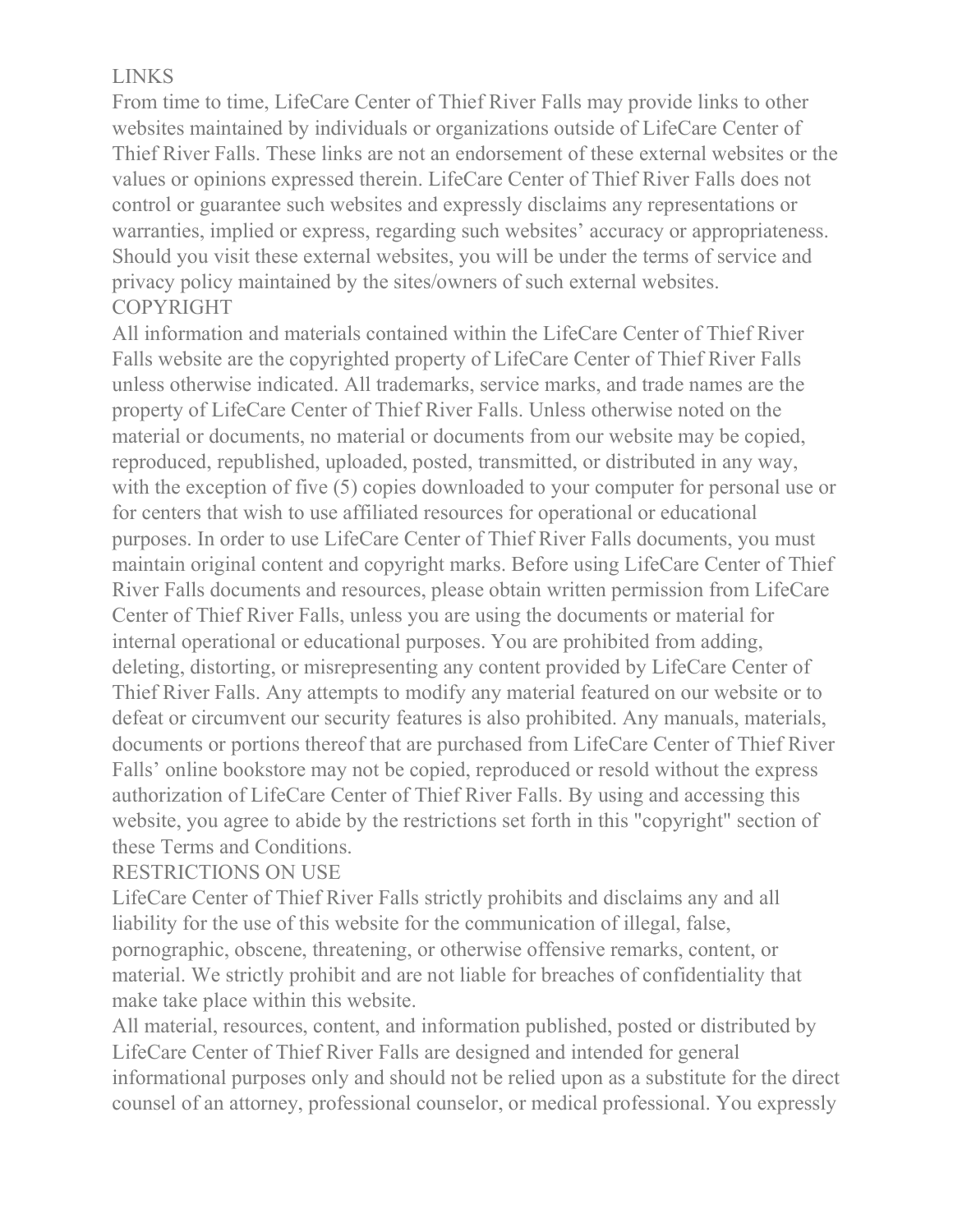assume the risk of your reliance upon any content or information contained in or accessed through this website.

SUBMITTING MATERIAL

All remarks, suggestions, ideas, graphics, comments, or other information that you send to LifeCare Center of Thief River Falls through our website other than information directly requested by LifeCare Center of Thief River Falls or provided through our bookstore, financial transactions, and online account creation, will become the property of LifeCare Center of Thief River Falls. This releases LifeCare Center of Thief River Falls from any obligation to treat such submissions as confidential. You cannot take legal action against us or request payment from us for using materials you submit in this manner. We maintain the right to use such materials for any and all purposes that we believe to be appropriate to the mission and vision of LifeCare Center of Thief River Falls.

When submitting such materials, you acknowledge that you are responsible for such submissions and that you have full responsibility for the content of the message, including its legality, reliability, appropriateness, originality, and copyright. INFORMATION ABOUT HEALTH

The LifeCare Center of Thief River Falls website features a variety of content on issues related to pregnancy, abortion, human sexuality, sexual health, contraception, abstinence, and other related issues. Such information featured on this website is not intended to substitute for professional medical advice. You are always advised to seek advice from your personal medical physician on issues related to your health. The issues and content discussed in this website are for general audiences only. Your physician is typically best able to evaluate whether or not a specific health suggestion or potential course of treatment is best for you.

LIMITATION OF LIABILITY

LifeCare Center of Thief River Falls and its affiliates are not liable for any injury or damages of any kind, whether incidental, consequential, direct, indirect, special, punitive, exemplary, or contractual, that may result from your use of or reliance on any operation, material, content, or other aspect of our website.

These may include but are not limited to: (a) use of this website or your inability to use this website; (b) use of websites linked from this website or your inability to use any website linked from this website; (c) the purchasing, reliance on, or use of any products, goods, or services purchased from any entity contacted in any way through this website; (d) errors, delays, omissions, or defects on this website; (e) viruses; (f) loss of use, data, or profits; (g) business interruption and/or (h) consequential or incidental damages.

WE ARE NOT LIABLE EVEN IF WE HAVE BEEN NEGLIGENT OR IF OUR AUTHORIZED REPRESENTATIVE HAS BEEN ADVISED OF THE POSSIBILITIY OF SUCH DAMAGES OR BOTH.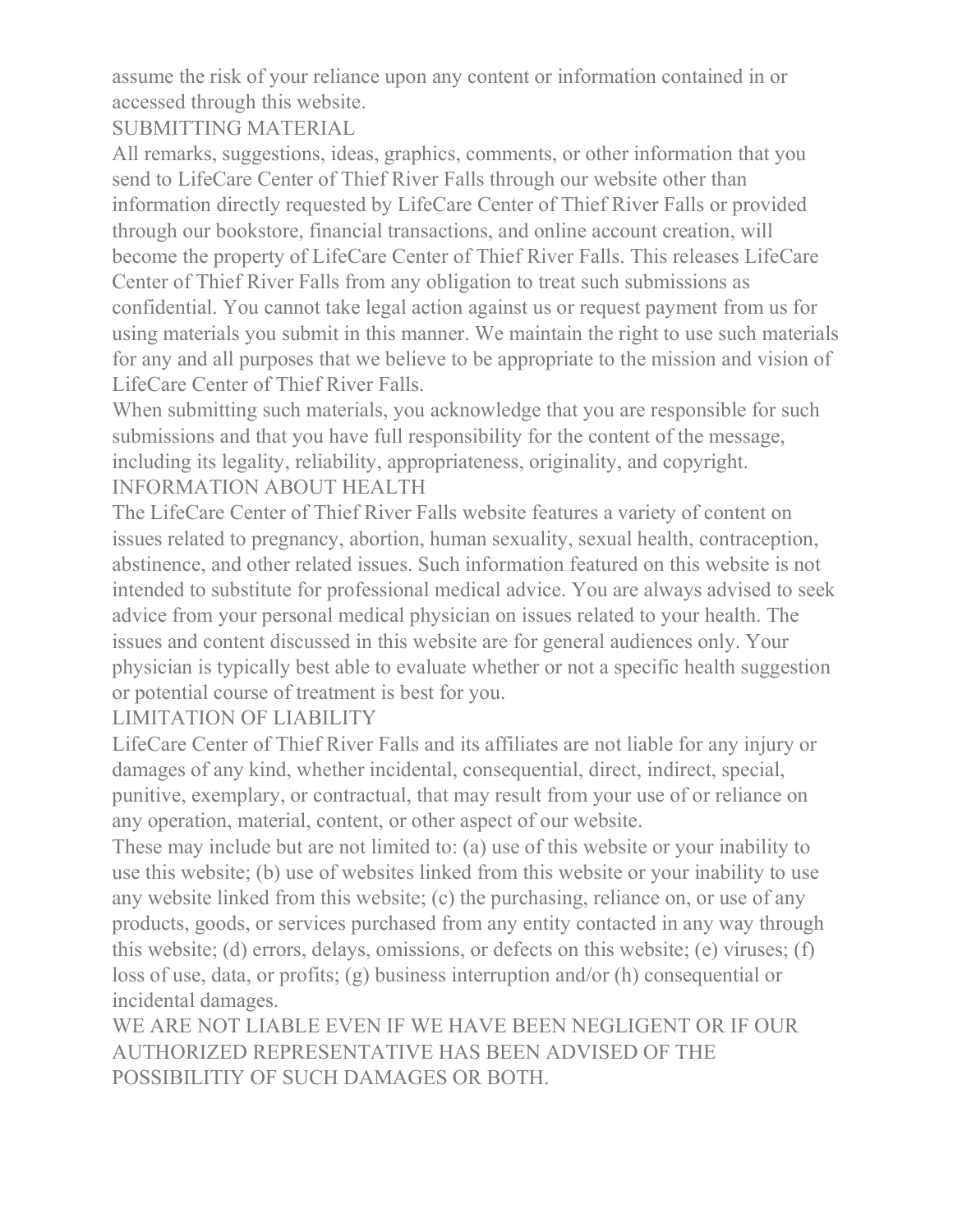EXCEPTION: CERTAIN STATE LAWS MAY NOT ALLOW US TO LIMIT OR EXCLUDE LIABILITY FOR THESE "INCIDENTAL" OR "CONSEQUENTIAL" DAMAGES. IF YOU LIVE IN ONE OF THOSE STATES, THE ABOVE LIMITATION OBVIOUSLY WOULD NOT APPLY, WHICH WOULD MEAN THAT YOU MIGHT HAVE THE RIGHT TO RECOVER THESE TYPES OF DAMAGES.

HOWEVER, IN ANY EVENT, OUR LIABILITY TO YOU FOR ALL LOSSES, DAMAGES, INJURIES, AND CLAIMS OF ANY AND EVERY KIND (WHETHER THE DAMAGES ARE CLAIMED UNDER THE TERMS OF A CONTRACT, OR CLAIMED TO BE CAUSED BY NEGLIGLENCE OR OTHER WRONGFUL CONDUCT, OR THEY ARE CLAIMED UNDER ANY OTHER LEGAL THEORY) WILL NOT BE GREATER THAN THE AMOUNT YOU PAID TO ACCESS OUR SITES.

YOU AGREE AND ACKNOWLEDGE LifeCare Center of Thief River Falls' LIMITATIONS ON LIABILITY SET FORTH ABOVE.

#### DISCLAIMER OF WARRANTY

LifeCare Center of Thief River Falls makes no representations or warranties about the completeness or accuracy of this website's content or information or other material contained within the website. LifeCare Center of Thief River Falls and its affiliates disclaim all express or implied warranties with regard to information, content, materials, services, products, resources, publications, and other information contained in or accessible through this website, including, without limitation, any implied warranties of merchantability or fitness for a particular purpose. By accessing and using this website, you agree to hold LifeCare Center of Thief River Falls and its affiliates harmless and not responsible for the content distributed by or through this website.

#### ONLINE FORUM POSTINGS

LifeCare Center of Thief River Falls maintains the right to monitor and censor the content of postings within any online affiliate forum within this website, provided by LifeCare Center of Thief River Falls via email, or hosted on this website. However, we are not under any legal obligation to guarantee the censorship of materials that some parties may deem inappropriate or offensive. We expect forum users to adhere to the standards of content set forth on the forums, to respect the Christian nature of LifeCare Center of Thief River Falls' foundational beliefs and values, and to maintain decency within all communications and decorum that we deem appropriate. However, as the nature of some topics is controversial, we seek to maintain freedom for users to express their personal opinions and views. We retain the right to serve as the final authority on any issue related to the appropriateness of posted comments; however, we are not liable or responsible for the content of online or forum postings. We strictly prohibit the communication of illegal, false, pornographic, obscene, threatening, or otherwise offensive remarks through our online forums. We strictly